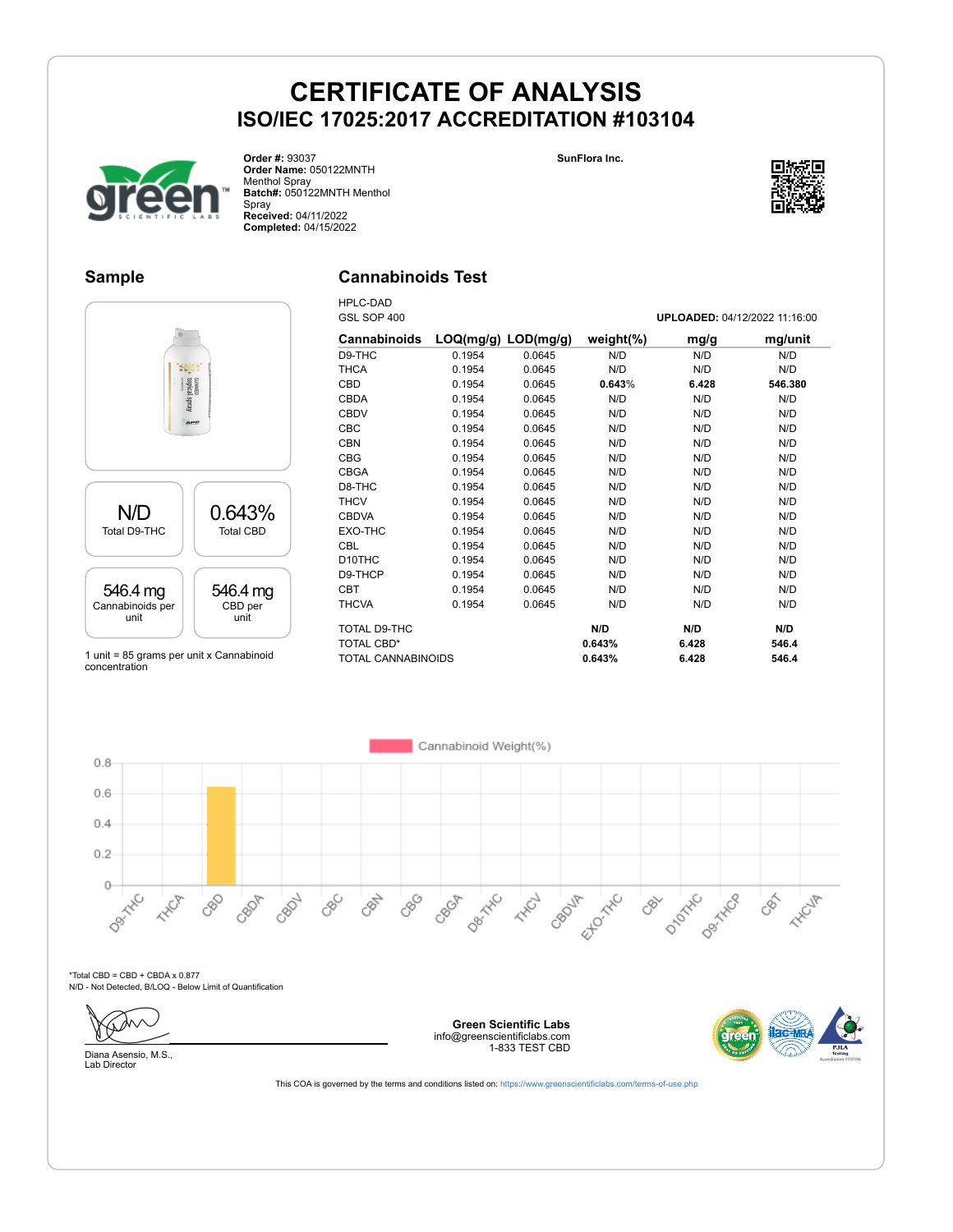

**Order #:** 93037 **Order Name:** 050122MNTH Menthol Spray **Batch#:** 050122MNTH Menthol Spray **Received:** 04/11/2022 **Completed:** 04/15/2022

**SunFlora Inc.**



**(ppm) (ppm) (ppm)**

### **PESTICIDE ANALYSIS:**

GSL SOP 401 **UPLOADED:** 04/12/2022 17:41:57

GC-MS/MS

| Pesticide           | <b>Action Level</b><br>(ppm) | Results<br>(ppm) | LOQ<br>(ppm) | LOD<br>(ppm) |
|---------------------|------------------------------|------------------|--------------|--------------|
| CAPTAN              | 3.000                        | N/D              | 0.100        | 0.010        |
| CHLORDANE           | 0.100                        | N/D              | 0.100        | 0.010        |
| <b>CHLORFENAPYR</b> | 0.100                        | N/D              | 0.100        | 0.010        |
| <b>COUMAPHOS</b>    | 0.100                        | N/D              | 0.100        | 0.010        |
| LC-MS/MS            |                              |                  |              |              |

| <b>Pesticide</b>                      | <b>Action Level</b><br>(ppm) | <b>Results</b><br>(ppm) | LOQ<br>(ppm) | LOD<br>(ppm) |
|---------------------------------------|------------------------------|-------------------------|--------------|--------------|
| <b>ABAMECTIN B1A</b>                  | 0.300                        | N/D                     | 0.005        | 0.005        |
| <b>ACEPHATE</b>                       | 3.000                        | N/D                     | 0.005        | 0.001        |
| <b>ACEQUINOCYL</b>                    | 2.000                        | N/D                     | 0.005        | 0.005        |
| <b>ACETAMIPRID</b>                    | 3.000                        | N/D                     | 0.005        | 0.005        |
| <b>ALDICARB</b>                       | 0.100                        | N/D                     | 0.005        | 0.005        |
| <b>AZOXYSTROBIN</b>                   | 3.000                        | N/D                     | 0.005        | 0.001        |
| <b>BIFENAZATE</b>                     | 3.000                        | N/D                     | 0.005        | 0.001        |
| <b>BIFENTHRIN</b>                     | 0.500                        | N/D                     | 0.005        | 0.005        |
| <b>BOSCALID</b>                       | 3.000                        | N/D                     | 0.005        | 0.005        |
| <b>CARBARYL</b>                       | 0.500                        | N/D                     | 0.005        | 0.001        |
| <b>CARBOFURAN</b>                     | 0.100                        | N/D                     | 0.005        | 0.001        |
| <b>CHLORANTRANILIPROLE</b>            | 3.000                        | N/D                     | 0.005        | 0.005        |
| <b>CHLORMEQUAT</b><br><b>CHLORIDE</b> | 3.000                        | N/D                     | 0.250        | 0.100        |
| <b>CHLORPYRIFOS</b>                   | 0.100                        | N/D                     | 0.005        | 0.005        |
| <b>CLOFENTEZINE</b>                   | 0.500                        | N/D                     | 0.005        | 0.005        |
| <b>DAMINOZIDE</b>                     | 0.100                        | N/D                     | 0.005        | 0.001        |
| <b>DIAZINON</b>                       | 0.200                        | N/D                     | 0.005        | 0.005        |
| <b>DICHLORVOS</b>                     | 0.100                        | N/D                     | 0.005        | 0.001        |
| <b>DIMETHOATE</b>                     | 0.100                        | N/D                     | 0.005        | 0.001        |
| <b>DIMETHOMORPH</b>                   | 3.000                        | N/D                     | 0.005        | 0.001        |
| <b>ETHOPROPHOS</b>                    | 0.100                        | N/D                     | 0.005        | 0.001        |
| <b>ETOFENPROX</b>                     | 0.100                        | N/D                     | 0.005        | 0.005        |
| <b>ETOXAZOLE</b>                      | 1.500                        | N/D                     | 0.050        | 0.005        |
| <b>FENHEXAMID</b>                     | 3.000                        | N/D                     | 0.005        | 0.001        |
| <b>FENOXYCARB</b>                     | 0.100                        | N/D                     | 0.005        | 0.005        |
| <b>FENPYROXIMATE</b>                  | 2.000                        | N/D                     | 0.005        | 0.005        |
| <b>FIPRONIL</b>                       | 0.100                        | N/D                     | 0.005        | 0.005        |
| <b>FLONICAMID</b>                     | 2.000                        | N/D                     | 0.025        | 0.005        |
| <b>FLUDIOXONIL</b>                    | 3.000                        | N/D                     | 0.005        | 0.005        |
| <b>HEXYTHIAZOX</b>                    | 2.000                        | N/D                     | 0.005        | 0.005        |

| <b>Pesticide</b>       | <b>Action Level</b><br>(ppm) | <b>Results</b><br>(ppm) | LOQ<br>(ppm) | LOD<br>(ppm) |
|------------------------|------------------------------|-------------------------|--------------|--------------|
| <b>IMAZALIL</b>        | 0.100                        | N/D                     | 0.005        | 0.001        |
| <b>IMIDACLOPRID</b>    | 3.000                        | N/D                     | 0.005        | 0.001        |
| <b>KRESOXIM-METHYL</b> | 1.000                        | N/D                     | 0.005        | 0.005        |
| <b>MALATHION</b>       | 2.000                        | N/D                     | 0.005        | 0.001        |
| METALAXYL              | 3.000                        | N/D                     | 0.005        | 0.001        |
| <b>METHIOCARB</b>      | 0.100                        | N/D                     | 0.005        | 0.001        |
| <b>METHOMYL</b>        | 0.100                        | N/D                     | 0.005        | 0.001        |
| <b>MEVINPHOS</b>       | 0.100                        | N/D                     | 0.005        | 0.001        |
| <b>MYCLOBUTANIL</b>    | 3.000                        | N/D                     | 0.005        | 0.005        |
| <b>NALED</b>           | 0.500                        | N/D                     | 0.005        | 0.001        |
| OXAMYL                 | 0.500                        | N/D                     | 0.005        | 0.001        |
| <b>PACLOBUTRAZOL</b>   | 0.100                        | N/D                     | 0.005        | 0.005        |
| <b>PERMETHRINS</b>     | 1.000                        | N/D                     | 0.005        | 0.005        |
| <b>PHOSMET</b>         | 0.200                        | N/D                     | 0.005        | 0.001        |
| PIPERONYL              | 3.000                        | N/D                     | 0.005        | 0.005        |
| <b>BUTOXIDE</b>        |                              |                         |              |              |
| <b>PRALLETHRIN</b>     | 0.400                        | N/D                     | 0.005        | 0.005        |
| <b>PROPICONAZOLE</b>   | 1.000                        | N/D                     | 0.010        | 0.005        |
| <b>PROPOXUR</b>        | 0.100                        | N/D                     | 0.005        | 0.001        |
| <b>PYRETHRINS</b>      | 1.000                        | N/D                     | 0.005        | 0.005        |
| <b>PYRIDABEN</b>       | 3.000                        | N/D                     | 0.005        | 0.005        |
| <b>SPINETORAM</b>      | 3.000                        | N/D                     | 0.005        | 0.005        |
| <b>SPINOSAD</b>        | 3.000                        | N/D                     | 0.005        | 0.005        |
| <b>SPIROMESIFEN</b>    | 3.000                        | N/D                     | 0.005        | 0.001        |
| <b>SPIROTETRAMAT</b>   | 3.000                        | N/D                     | 0.005        | 0.005        |
| <b>SPIROXAMINE</b>     | 0.100                        | N/D                     | 0.005        | 0.001        |
| <b>TEBUCONAZOLE</b>    | 1.000                        | N/D                     | 0.005        | 0.001        |
| <b>THIACLOPRID</b>     | 0.100                        | N/D                     | 0.005        | 0.001        |
| <b>THIAMETHOXAM</b>    | 1.000                        | N/D                     | 0.005        | 0.001        |
| <b>TRIFLOXYSTROBIN</b> | 3.000                        | N/D                     | 0.005        | 0.005        |

**Pesticide Action Level Results LOQ LOD (ppm)**

CYFLUTHRIN 1.000 N/D 0.100 0.010<br>CYPERMETHRIN 1.000 N/D 0.100 0.010 CYPERMETHRIN 1.000 N/D 0.100 0.010 PENTACHLORONITROBENZENE 0.200 N/D 0.100 0.010

N/D = Not Detected, A/LOQ = Above LOQ Level, B/LOQ = Below LOQ Level, B/LOD = Below LOD Level



Diana Asensio, M.S., Lab Director

**Green Scientific Labs** info@greenscientificlabs.com 1-833 TEST CBD

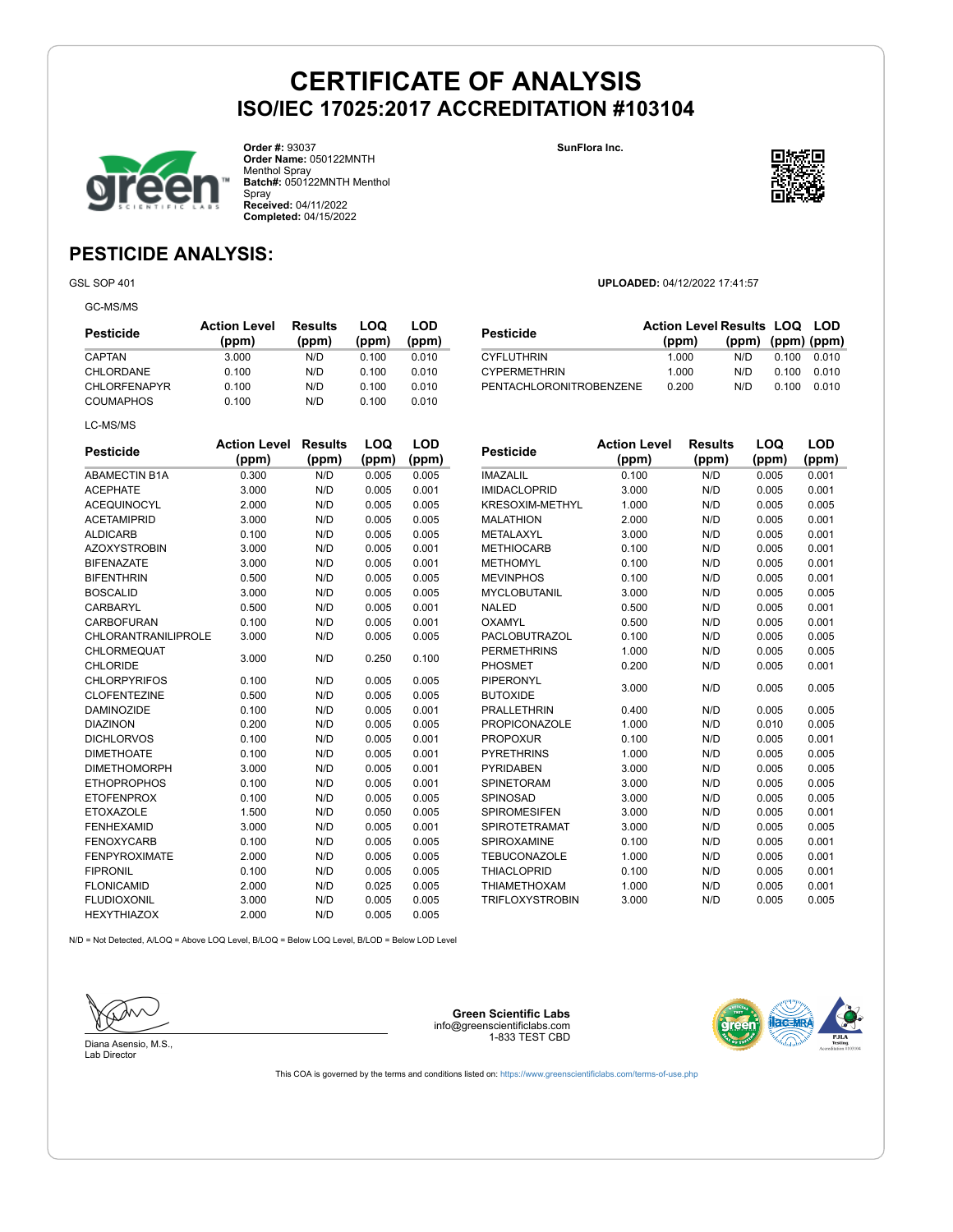

**Order #:** 93037 **Order Name:** 050122MNTH Menthol Spray **Batch#:** 050122MNTH Menthol Spray **Received:** 04/11/2022 **Completed:** 04/15/2022

**SunFlora Inc.**



### **RESIDUAL SOLVENTS:**

HS-GC-MS

GSL SOP 405

**Uploaded:** 04/14/2022 20:39:38

| <b>Residual Solvent</b>   | <b>Action Level (ppm)</b> | Results (ppm) | LOQ (ppm)      | LOD (ppm) |
|---------------------------|---------------------------|---------------|----------------|-----------|
| 1,1-DICHLOROETHENE        | 8                         | N/D           | 0.63           | 0.6       |
| 1.2- DICHLOROETHANE       |                           | N/D           | 0.12           | 0.012     |
| 1,2-DICHLOROETHENE        | 5                         | N/D           | 0.73           | 0.09      |
| <b>ACETONE</b>            | 5,000                     | N/D           | 140            | 9         |
| <b>ACETONITRILE</b>       | 410                       | N/D           | 25             | 0.72      |
| <b>BENZENE</b>            |                           | N/D           |                | 0.6       |
| <b>BUTANE</b>             | 5,000                     | N/D           | 50             | 48        |
| <b>CHLOROFORM</b>         |                           | N/D           |                | 0.5       |
| ETHYL ACETATE             | 5,000                     | <b>B/LOQ</b>  | 140            | 2.4       |
| ETHYL ETHER               | 5,000                     | N/D           | 140            | 6         |
| ETHYLENE OXIDE            |                           | N/D           | $\overline{2}$ | 0.6       |
| <b>ISOPROPYL ALCOHOL</b>  | 5,000                     | <b>B/LOQ</b>  | 140            | 3         |
| <b>METHANOL</b>           | 3,000                     | <b>B/LOQ</b>  | 100            | 6         |
| <b>METHYLENE CHLORIDE</b> | 125                       | N/D           | 1.5            | 1.5       |
| N-HEPTANE                 | 5,000                     | N/D           | 140            | 6         |
| N-HEXANE                  | 290                       | N/D           | 18             | 0.06      |
| <b>PENTANE</b>            | 5,000                     | N/D           | 140            | 9         |
| <b>PROPANE</b>            | 5,000                     | N/D           | 30             | 30        |
| <b>TOLUENE</b>            | 890                       | N/D           | 53             | 0.9       |
| <b>TRICHLOROETHENE</b>    |                           | N/D           |                | 0.3       |
| <b>XYLENES</b>            | 150                       | N/D           | 130            | 1.8       |

**Notes**

Ethanol is part of the ingredients.

Diana Asensio, M.S., Lab Director

**Green Scientific Labs** info@greenscientificlabs.com 1-833 TEST CBD

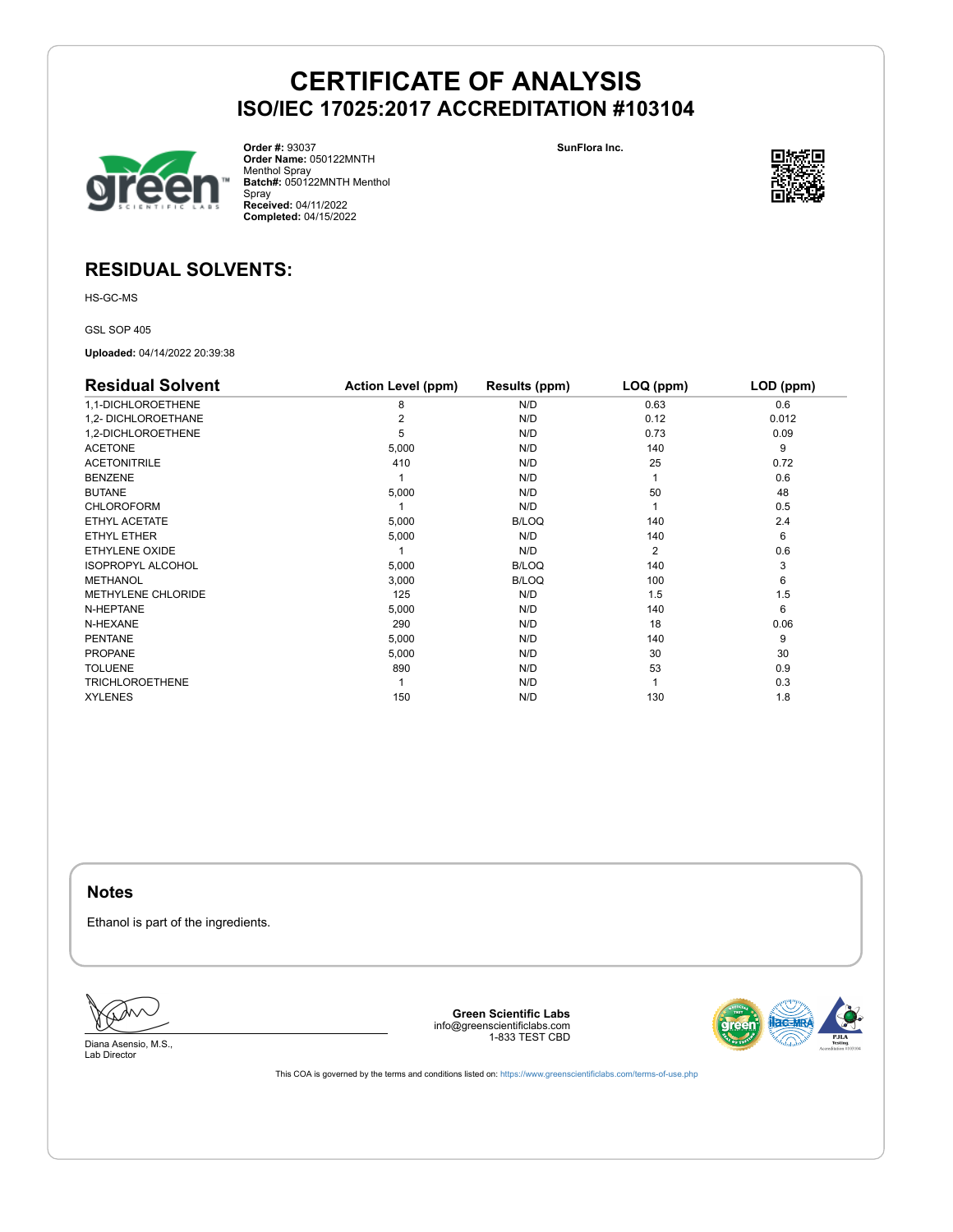

**Order #:** 93037 **Order Name:** 050122MNTH Menthol Spray **Batch#:** 050122MNTH Menthol Spray **Received:** 04/11/2022 **Completed:** 04/15/2022

**SunFlora Inc.**



**Microbial Analysis: Microbial Analysis** GSL SOP 406

**Uploaded:** 04/13/2022 19:27:23

### **MICROBIAL ANALYSIS:**

| Test                   | <b>SOP</b> | <b>Test Method</b> | Device Used | Allowable Criteria | <b>Actual Result</b> |
|------------------------|------------|--------------------|-------------|--------------------|----------------------|
| STEC E. COLI*          | 406.01     | REAL-TIME PCR      | ARIAMX PCR  | $<$ 1 CFU/G        | NOT DETECTED         |
| SALMONELLA*            | 406.01     | REAL-TIME PCR      | ARIAMX PCR  | $<$ 1 CFU/G        | NOT DETECTED         |
| LISTERIA MONOCYTOGENES | 406.01     | <b>OPCR</b>        | ARIAMX PCR  | NOT APPLICABLE     | NOT DETECTED         |
| PATHOGENIC E. COLI     | 406.01     | OPCR               | ARIAMX PCR  | NOT APPLICABLE     | NOT DETECTED         |

† USP 61 (enumeration of bacteria TAC, TYM, and ENT/Coliform), USP 62 (identifying specific species E.coli Aspergillus etc)

\* STEC and Salmonella run as Multiplex \*\* CFU/g Calculation based on MIP/Extract matrix

Diana Asensio, M.S., Lab Director

**Green Scientific Labs** info@greenscientificlabs.com 1-833 TEST CBD